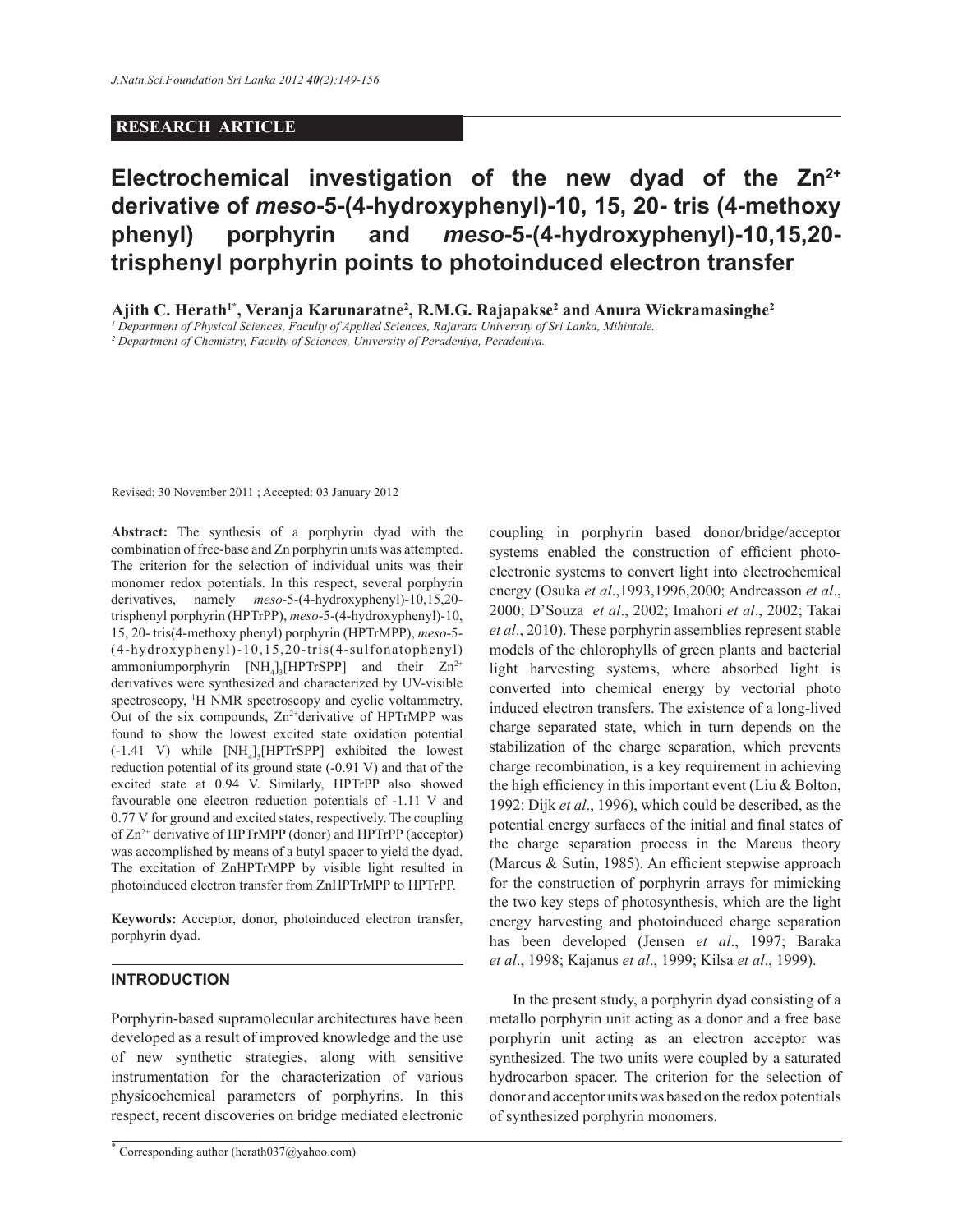# **METHODS AND MATERIALS**

Pyrrole, propanoic acid, benzaldehyde, *p*-hydroxybenzaldehyde, *p*-methoxybenzaldehyde (Sigma-Aldrich), chlorosulfonic acid, 1,4-dibromobutane (Alfa chemicals), anhydrous sodiumsulfate, potassium carbonate (analytical grade, BDH) and tetraethylammonium tetrafluoroborate (Sigma-Aldrich) were used as received. All solvents, methanol, dichloromethane and chloroform were purified and dried according to standard methods (Perrin *et al*., 1980) prior to use. The nuclear (<sup>1</sup>H) magnetic resonance spectra were recorded on a 300 NMR spectrometer using  $D_2O$  or DMSO- $d_6$  as the solvent. The UV-visible spectra were recorded on a Shimadzu UV-visible spectrophotometer. The concentrations of the porphyrins used were in the range of  $2.0 \times 10^{-6}$  mol dm<sup>-3</sup> (to observe the Soret band) to  $5.0 \times 10^{-5}$  mol dm<sup>-3</sup> (to observe Q bands).

 All cyclic voltammetric measurements were made in a conventional three-electrode voltammetric cell consisting of a glassy carbon working electrode, a Ag/AgCl wire as a quasi reference electrode and a Pt wire as the counter electrode. Voltage sweeping was done with a potentiostat (Oxford Instruments) and the currentpotential curves were recorded on a BAS X-Y recorder (USA). Cyclic voltammograms were recorded for novel porphyrins in  $CH_2Cl_2$  or  $CH_2Cl_2/CH_3OH$  (4:1) solvent mixture, in the presence of 0.1 mol dm<sup>-3</sup> tetraethylammonium tetrafluoroborate as the supporting electrolyte. The solutions were degassed by nitrogen prior to each electrochemical experiment. The concentration of each porphyrin used was  $1.0 \times 10^{-3}$  mol  $dm^{-3}$ .

# *Synthesis of porphyrin monomers***:**

*meso-5-(4-hydroxyphenyl)-10,15,20-trisphenyl porphyrin (HPTrPP) - compound 1***:** Pyrrole (2.68 g, 40 mmol) was added to refluxing propanoic acid (300 mL) containing benzaldehyde (3.16 g, 30 mmol) and *p*-hydroxybenzaldehyde (1.34 g, 1.1 mmol). The mixture was refluxed for 1 h and left over-night at room temperature. The propanoic acid was removed under reduced pressure, leaving a black-violet residue. The product was washed with hot water, air dried and chromatographed on basic alumina using CHCl<sub>3</sub>:CH<sub>3</sub>OH (95:5 V/V) mixture as the eluant. Evaporation of the solvent under reduced pressure yielded 0.25 g (10%) of the crystalline violet coloured product. UV/vis  $(CH_2Cl_2)$ : λ<sub>max</sub>/nm 418, 515, 550, 590, 648. <sup>1</sup>H NMR (300 MHz in CDCl<sub>3</sub>,  $\delta$  in ppm): 8.84 (m, 8H, pyrrole  $\beta$ -H), 8.20 (m, 8H, phenyl *o*-H), 7.75 (m, 8H, phenyl *m*, *p*-H), -2.84 (br s, 2H, imino H).

*meso-5-(4-hydroxyphenyl)-10, 15, 20- tris (4-methoxy phenyl) porphyrin (HPTrMPP) - compound 2***:** Pyrrole (5.37 g, 80 mmol) was added to refluxing propanoic acid (500 mL) containing *p*-methoxybenzaldehyde (8.33 g, 60 mmol) and *p*-hydroxybenzaldehyde (2.44 g, 20 mmol). The mixture was refluxed for 1 h and left over- night at room temperature. Propanoic acid was removed under reduced pressure, leaving a black-violet residue. The product was washed with hot water, air-dried and chromatographed on basic alumina using CHCl<sub>3</sub>. The fast moving small maroon coloured band, comprising the tetra substituted porphyrin product followed by a green impurity band was discarded. The main product was isolated using  $CHCl<sub>3</sub>$ :  $CH<sub>3</sub>OH$  (95:5 V/V) mixture as the eluant. Evaporation of the solvent under reduced pressure yielded 0.25 g (12 %) of the violet coloured product. UV/vis  $(CH_2Cl_2)$ :  $\lambda_{\text{max}}$ /nm 419, 518, 552, 593, 650. <sup>1</sup>H NMR (300 MHz in CDCl<sub>3</sub>,  $\delta$  in ppm): 8.84 (m, 8H, pyrrole β-H), 8.01−8.12 (m, 8H, phenyl *o*-H), 7.52 (m, 8H, phenyl *m* -H), 4.08 (s, 9H, -OCH3) -2.65 (br s, 2H, imino H).

*meso-5-(4-hydroxyphenyl)-10, 15, 20- tris (4-sulfonatophenyl) ammonium porphyrin [NH<sup>4</sup> ] 3 [HPTrSPP] - compound 3***:** The porphyrin HPTrPP (0.98 g, 1.55 mmol) was dissolved in  $CHCl<sub>3</sub>$  (150 mL) in a 250 mL three neck flask. Chlorosulfonic acid (7.04 g, 4.0 mL) was slowly added with vigorous stirring and the mixture was heated for 2 h at 45  $\degree$ C under a nitrogen atmosphere. The stirring was continued until the evolution of HCl gas ceased. Excess chlorosulfonic acid was decomposed by the addition of ice-cold water (100 mL). The mixture was kept at  $5 \,^{\circ}\text{C}$  for 3 h and filtered. The precipitate was dissolved in dry methanol (100 mL) and ammonia gas was passed through the solution until its green colour changed to red. The volume of the solution was reduced to 20 mL and dry acetone (60 mL) was added to precipitate the sulfonated porphyrin. The solution was filtered and the product was obtained as a black-violet compound: yield 72%. UV/vis (CH<sub>3</sub>OH):  $λ_{max}$ /nm 415, 513, 548, 589 645. <sup>1</sup>H NMR (300 MHz in CDCl<sub>3</sub>CD<sub>3</sub>OD,  $\delta$  in ppm): 8.88 (m, 8H, pyrrole β-H), 8.26 (m, 8H, phenyl *o*-H), 7.78 (m, 8H, phenyl *m*-H), -2.81(br s, 2H, imino H).

*Zn derivative of compounds 1, 2 and 3***:** The free base porphyrins (60 mg) of compounds 1, 2 and 3, were separately dissolved in a mixture of CH<sub>3</sub>OH:CHCl<sub>3</sub>  $(50 \text{ mL})$ , a two-fold excess of zinc acetate in CH<sub>3</sub>OH (3.0 mL) was added and the mixture was refluxed for 2 h. The progress of the reaction was monitored by recording the absorption spectra. After the metallation was completed, the reaction mixture was reduced to a small volume and poured into a beaker containing water. The mixture was extracted with  $CHCl<sub>3</sub>$  and dried over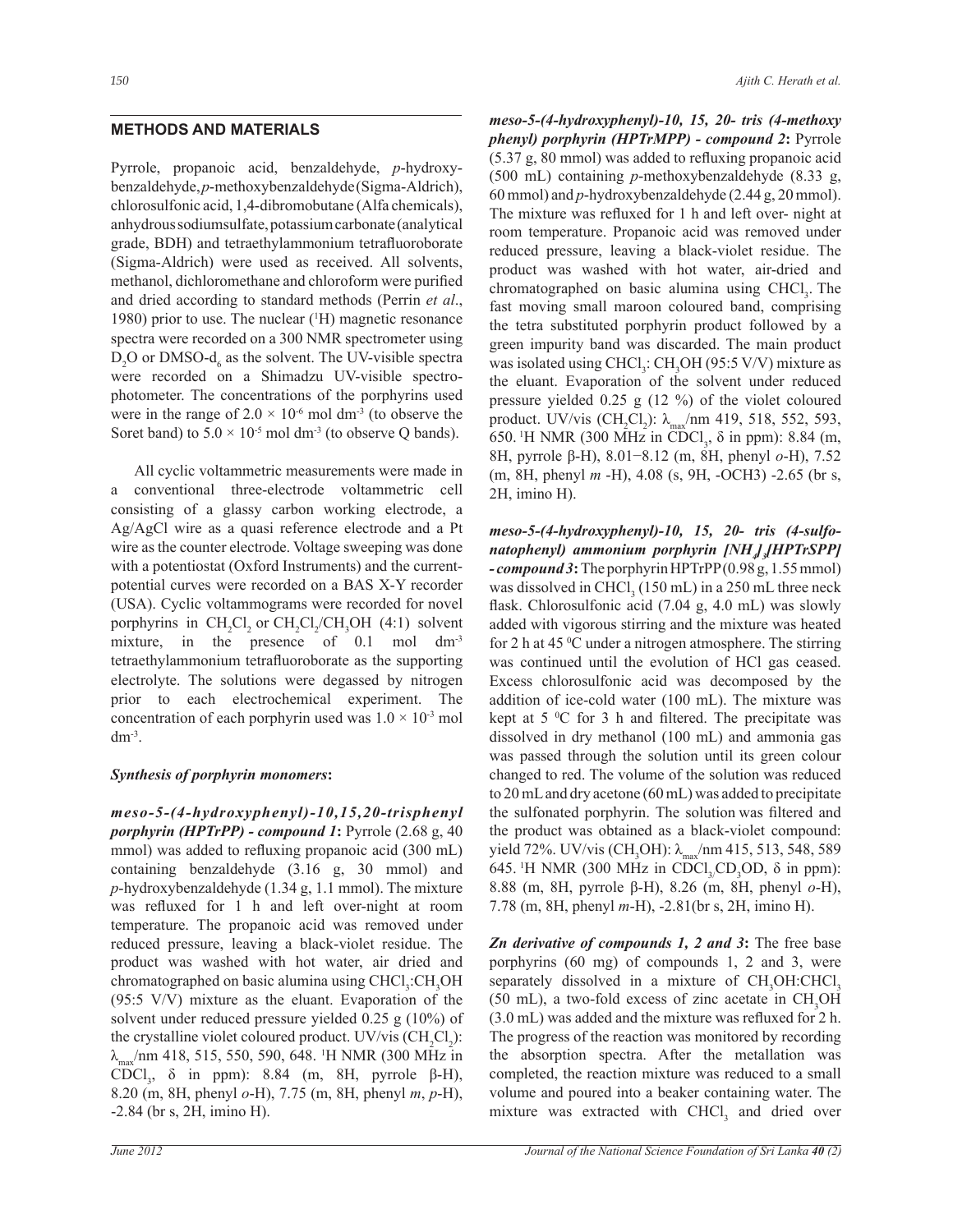anhydrous  $\text{Na}_2\text{SO}_4$ . Evaporation of the solvent gave almost quantitative  $(> 90\%)$  yield of the desired Zn(II) porphyrin.

*Synthesis of porphyrin dimer - compound 4***:** The zinc derivative of compound 2 (31 mg, 0.04 mmol) and 25 mg (0.04 mmol) of compound 1 were added to a solution of 1,4-dibromobutane (0.1 mL, 0.84 mmol) in 100 mL of dry acetone. The mixture was refluxed, in the presence of 0.1 g of anhydrous  $K_2CO_3$  for 24 h. After the removal of acetone under reduced pressure the residue was chromatographed on neutral alumina with  $CH_2Cl_2$  as the eluant. The first yellow band was the impurity and the two separated maroon coloured bands, which followed contained the two porphyrin compounds. After evaporation of the solvent, the first fraction yielded 40% violet coloured  $H_2P-H_2P$ . UV/vis (CH<sub>2</sub>Cl<sub>2</sub>):  $\lambda_{\text{max}}/nm$  420, 515, 550, 550, 648. <sup>1</sup>H NMR (300 MHz in CDCl<sub>3</sub>, δ in ppm): 8.82−8.87 (m, 16H, pyrrole β-H), 8.20 (m, 16H, phenyl *o*-H), 7.75−7.72 (m, 22H, phenyl *m,p* -H), 4.25  $(m, 4H, -OCH_2), 3.61$   $(m, 4H, -CH_2CH_2-)$ ,  $-2.75$   $(s, 2H,$ imino H). The second fraction yielded 31% violet coloured ZnP-H<sub>2</sub>P. UV/vis (CH<sub>2</sub>Cl<sub>2</sub>):  $\lambda_{\text{max}}$ /nm 421, 550, 609. <sup>1</sup>H NMR (300 MHz in CDCl<sub>3</sub>, δ in ppm): 8.82–8.87 (m, 16H, pyrrole β-H), 8.20 (m, 16H, phenyl *o*-H), 7.75–7.72 (m, 22H, phenyl *m,p* -H), 4.25 (m, 4H, -OCH<sub>2</sub>), 3.61 (m, 4H, -CH<sub>2</sub>CH<sub>2</sub>-), -2.75 (s, 2H, imino H).

# **RESULTS AND DISCUSSION**

#### **<sup>1</sup>H NMR spectral data of porphyrins**

The strong ring  $\pi$ -electronic current of the macrocyclic core characterizes the position of the proton signal in the <sup>1</sup>H NMR spectra of porphyrin. Therefore, typically NH protons appear as a singlet up field due to shielding effects of ring currents in the range from -1.5 to -4.0 ppm. However, NH protons, when an acidic proton moiety is attached to *meso* position of the porphyrin ring show fast proton exchange reaction resulting a low intense broad singlet at -2.8 ppm. The signals of pyrrole β-protons average out and appears from 8.5 to 9.5 ppm.

## **UV-visible spectral data of porphyrins**

The electronic absorption spectrum of a free-base porphyrin consists of a highly intense Soret band owing to a strong transition to the second excited state  $(S_0 \rightarrow S_2)$ at about 400 nm and a weak transition to the first excited state  $(S_0 \rightarrow S_1)$  around at 550 nm (Q-band). Both bands arise due to  $\pi$ - $\pi$ <sup>\*</sup> transitions and the weak long-wavelength Q band consists of four peaks (Figures 1 & 2). In contrast, the four peaks in Q-band of free-base porphyrins, metalloporphyrins exhibit only two absorption peaks in

the Q-band due to the higher symmetry of the molecule (Figures  $2 \& 3$ ).

#### **Cyclic voltammetry of synthesized porphyrins**

In order to investigate the electron donor and acceptor properties of the synthesized porphyrins at ground state and excited states, cyclic voltammetric experiments were carried out to estimate ground state redox potentials.



**Figure 1:** UV-visible spectrum of *meso*-5-(4-hydroxyphenyl)- 10,15,20-trisphenyl porphyrin in methanol. Soret band (—), Q-band (…..) at 298 K



**Figure 2:** UV-visible spectra of  $[NH_4]_3[HPTrSPP]$ , Soret band  $(-)$ , Q-band (…..) and its Zn(II) analogue in methanol, Soret band (**—** ), Q-band (**…..**)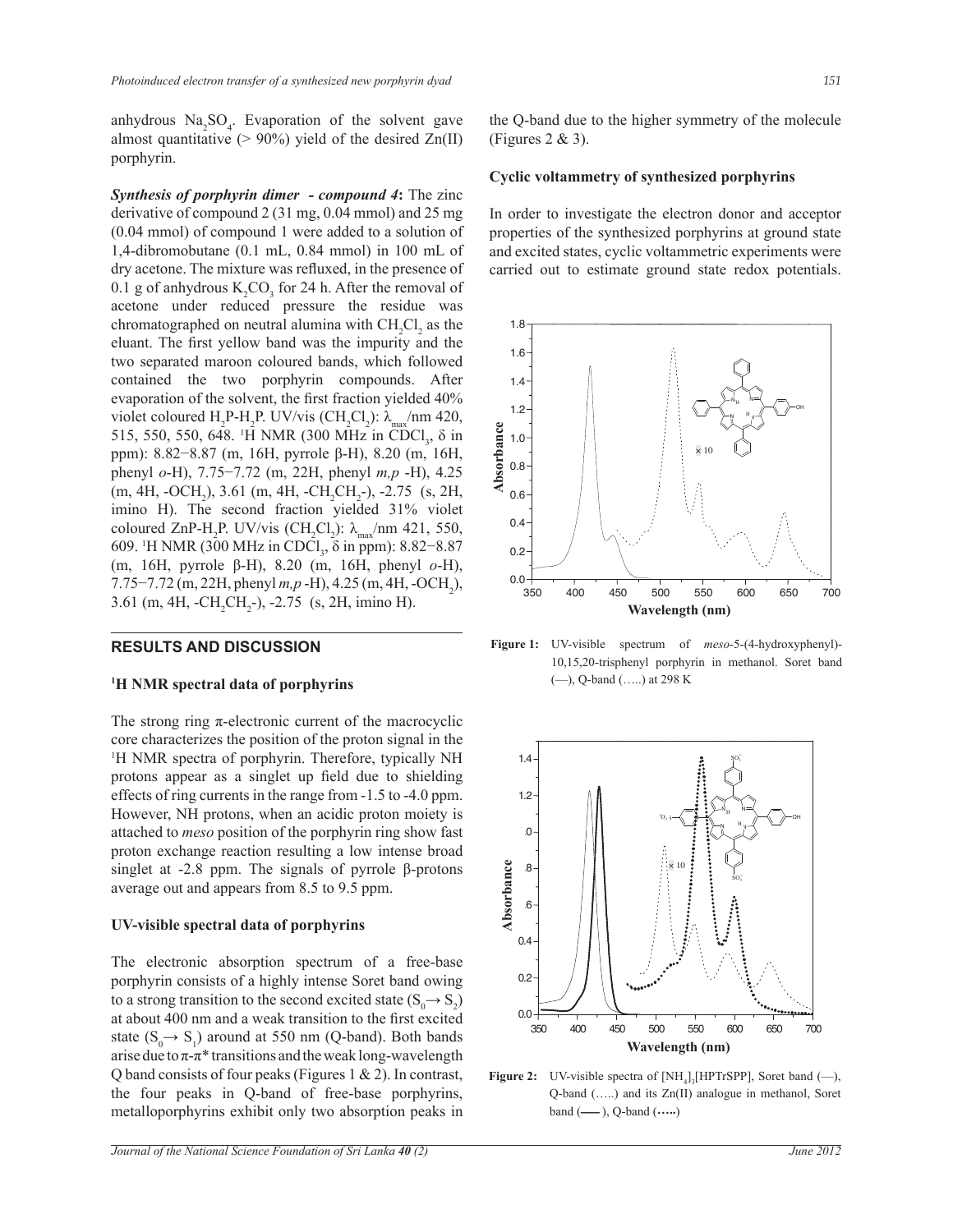**Figure 3:** UV-visible spectrum of Zn(II)HPTrMPP in methanol. Soret band (—), Q-band (**…..**)

Basically, porphyrins show ring-based and metal-



 The cyclic voltammeric responses of HPTrMPP and ZnHPTrMPP (Figure 5) exhibit two ring oxidations at potentials 0.6 V, 0.91 V and 0.56 V, 0.91 V, respectively. At negative potentials, CVs show a quasi-reversible redox couple at  $E_{1/2}$  = -1.0 V and an irreversible peak at -1.14 V corresponding to the addition of the first electron to the ring of HPTrMPP and its Zn derivative, respectively. The decrease in oxidation potentials (Figure 5b) for these compounds (*E*pa = 0.6 V and *E*pa = 0.56 V) and substantial increase in oxidation potential for the compound [NH<sup>4</sup> ] 3 [HPTrSPP] (*E*pa = 1.14 V) are depicted in voltammograms (Figure 5c).

 This indicates that the nature of the phenyl substituent at the *meso* position has some influence on the redox reactions taking place in the macrocyclic ring. As the CVs illustrate, electron donating substituent  $(-OCH<sub>3</sub>)$ favours ring oxidation while electron withdrawing substituent  $(-SO_3^-)$  makes ring oxidation difficult.

(Srinivasan *et al*., 1999).

 The cyclic voltammograms (CVs) of the free base and zinc porphyrins in  $CH_2Cl_2$  are depicted in Figure 4. The voltammogram of free base HPTrPP consists of a well-defined reversible redox couple (Ep<sub>1/2</sub> = -1.06 V, Ipc/Ipa ≈ 1), a quasi-reversible couple (∆*E*p = 130 mV) and an irreversible oxidation at 1.30 V. The first oxidation reaction of ZnHPTrPP occurs at a less positive potential







**Figure 4:** Cyclic voltammograms of HPTrPP (a) and ZnHPTrPP (b)

in  $CH_2Cl_2$  at a glassy carbon electrode under N<sub>2</sub> saturation. Scan rate 50 mV s-1. Voltammogram recorded for ZnHPTrPP at a scan rate of 20 mV  $s^{-1}$  (c). Supporting electrolyte is 0.1 mol dm-3 tetraethylammoniumtetra fluoroborate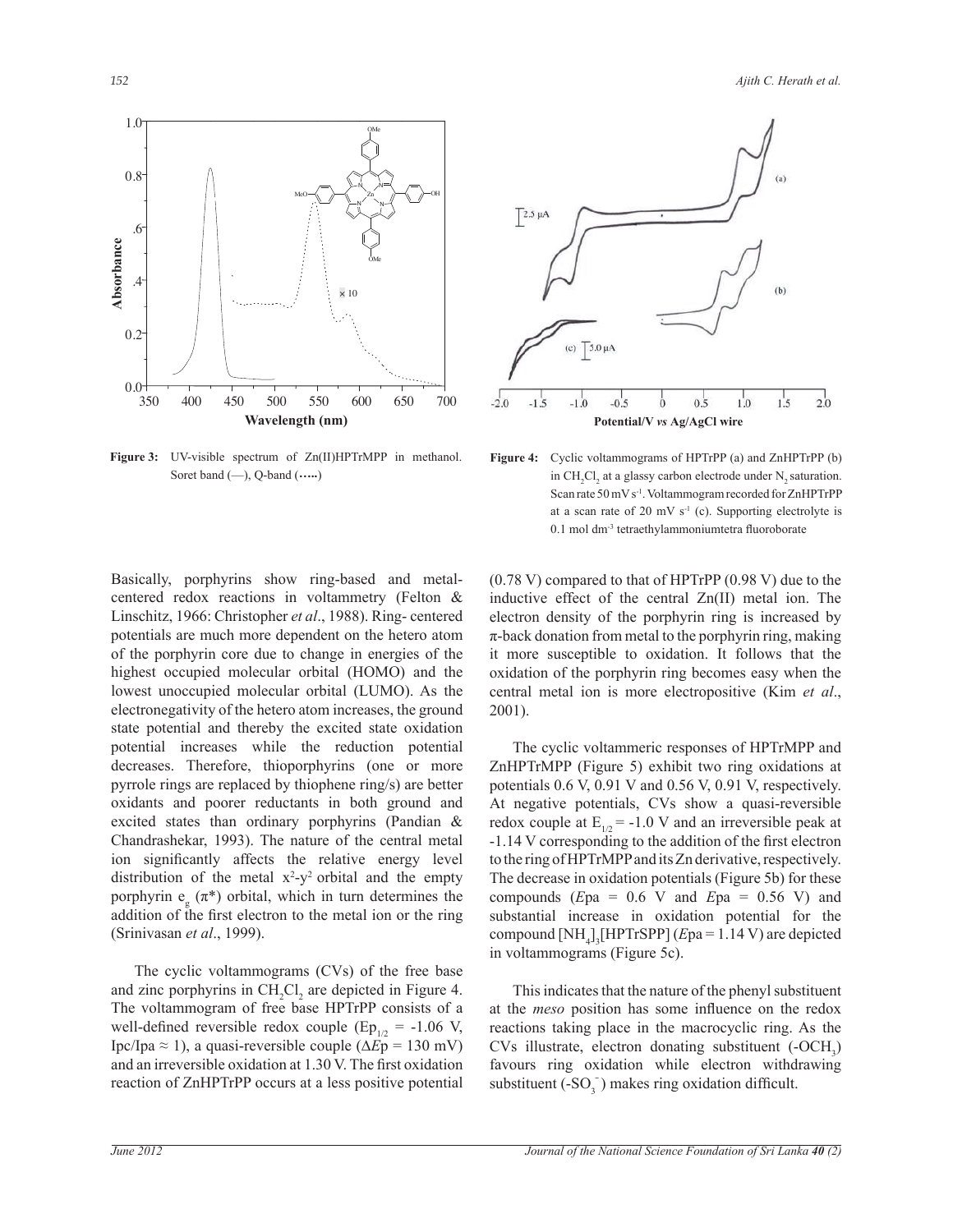

**Figure 5:** Cyclic voltammograms of HPTrMPP (a) ZnHPTrMPP (b) in  $CH_2Cl_2$  and HPTrSPP (c), ZnHPTrSPP (d) in  $CH_2Cl_2$  $CH<sub>3</sub>OH$  at a glassy carbon electrode under  $N<sub>2</sub>$  saturation. Scan rate 50 mV s<sup>-1</sup>. Supporting electrolyte is 0.1 mol dm<sup>-3</sup> tetraethylammonium tetraflauoroborate

Table 1 shows the redox potentials of porphyrins in their ground states, as well as excited states. The excited state potential was calculated using the following equation.

$$
E[D^{+}/D^{*}] = E[D^{+}/D] - \Delta H(D^{*}, D) + T\Delta S(D^{*}, D)
$$

 Where E is the excited state potential of the electron donor (D) and ∆H and ∆S are the enthalpy and entropy changes between the excited state and the ground state of the molecule.

 It is reported that in condensed phase, the enthalpy difference between excited and ground state of the same molecule is practically equal to the zero-zero spectroscopic energy  $(E^{0-0})$  of the excited state. The entropy difference, which arises due to changes in dipole moment, internal degrees of freedom, orbital and spin degeneracy is negligible for most practical systems (Scandole & Balzani, 1983).

The excited energy  $(S_1)$ , estimated for all these compounds are between 1.85−2.00 eV. Their cyclic voltammograms have one oxidation peak in the range of 0.50 V to 1.15 V and a reduction peak in the range of -0.90 to -1.35 V. From the absorption onset, the absorption energy corresponding to the  $\pi$ - $\pi$ <sup>\*</sup> transition for each compound was calculated. Combining these data with the ground state redox potentials, the excited state redox potentials were calculated. These data show that, ZnHPTrMPP has the most negative excited state potential  $(-1.41 \text{ V})$  for  $P^{\ast}/P^*$  couple and hence is the most anodic material in its excited state. Conversely, ZnHPTrSPP has the most positive  $P^* / P^-$  excited state potential (1.06 V) making it the best cathodic material in its excited state. The coupling of the two compounds would then enable an electron transfer from the former to the latter from their excited states making a charge-separated couple.

| Compound                    | $E^{0.0}/eV$ | $E_{\alpha}$ (P/P <sup>++</sup> ) | $E_{p,d}(P/P^{\dagger})$ | $E_{\rm ox}(P^* / P^{**})$ | $E_{\text{Red}}(\text{P}^*\text{/}P^{\bullet})$ |
|-----------------------------|--------------|-----------------------------------|--------------------------|----------------------------|-------------------------------------------------|
|                             |              |                                   | $E/V$ vs. Ag/AgCl        |                            |                                                 |
| <b>HPTrPP</b>               | 1.88         | 0.98                              | $-1.11$                  | $-0.87$                    | 0.77                                            |
| Zn HPTrPP                   | 2.00         | 0.78                              | $-1.34$                  | $-1.22$                    | 0.66                                            |
| <b>HPTrMPP</b>              | 1.90         | 0.60                              | $-1.14$                  | $-1.30$                    | 0.76                                            |
| ZnHPTrMPP                   | 1.97         | 0.56                              | $-1.14$                  | $-1.41$                    | 0.83                                            |
| $[HPTrSPP]$ <sup>3-</sup>   | 1.85         | 1.14                              | $-0.91$                  | $-0.71$                    | 0.94                                            |
| $[ZnHPTrSPP]$ <sup>3-</sup> | 2.00         | 1.04                              | $-0.94$                  | $-0.96$                    | 1.06                                            |

Table 1: Ground state and singlet excited state redox potentials of porphyrins in CH<sub>2</sub>Cl<sub>2</sub>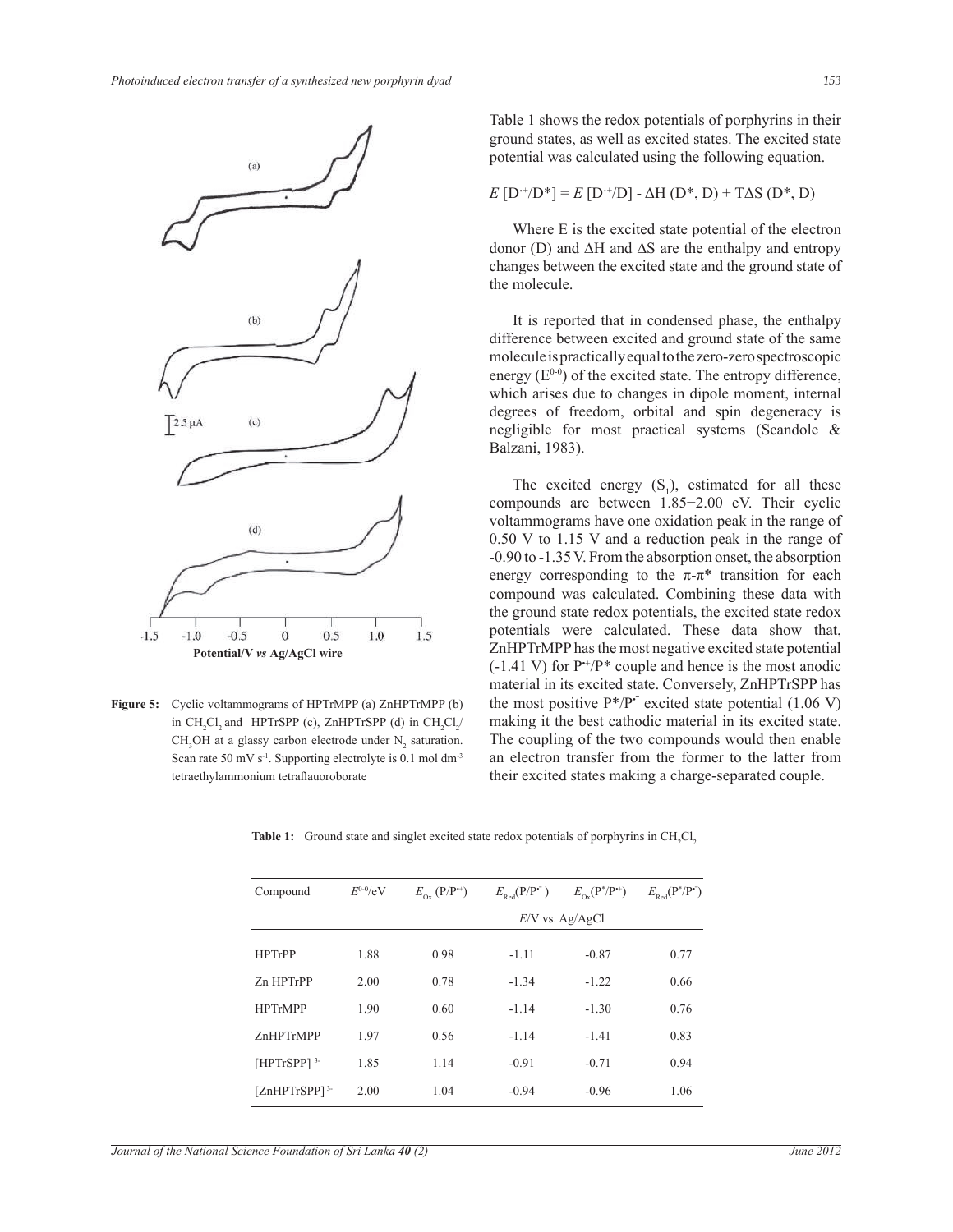According to the redox potentials listed in Table 1, ZnHPTrMPP and HPTrPP could also be used as anodic and cathodic materials, respectively to construct a donoracceptor couple. The two units were coupled by a saturated hydrocarbon spacer. The first compound isolated in the purification process shows a sharp singlet at 2.75 ppm for four ring NH protons (a broad weak singlet for starting materials) in the <sup>1</sup>H NMR spectrum indicating that phenolic OH in the starting materials are no longer available due to the formation of a spacer linkage in the dyad. The protons of  $-OCH_2$ – resonate as a multiplet at 4.25 ppm and four equivalent protons of  $-CH_2CH_2$  of the spacer resonate at 3.6 ppm.

 The absorption spectra obtained for the dyad  $H_2P$ -  $H_2P$  (Figure 6) exhibited an identical pattern of peaks to that of recorded for HPTrPP. <sup>1</sup>H NMR data along with absorption spectral data thus indicated that the dyad is composed of two monomer units of HPTrPP and therefore, the following structure could be proposed for



**Figure 6:** UV-visible spectrum of porphyrin dyad  $(H_2P-H_2P)$  in  $\rm CH_{2}Cl_{2}$  at 298 K



**Figure 7:** The structure of the porphyrin dyad  $(H_2P-H_2P)$ 

the dyad (Figure 7). In the dyad,  $H_2P$  and  $ZnP$  refer to the free base and metallated porphyrins respectively.

 The <sup>1</sup>H NMR spectrum of the second fraction isolated in the purification process shows the disappearance of the peak around  $\delta$  –2.7 ppm indicating that one of the porphyrin moieties is holding a  $Zn^{2+}$  ion. Such a structure was supported by its absorption spectrum, which exhibited a reduced number of peaks (Figure 8) compared to that of a free base porphyrin. Further, metallation of this dyad with zinc acetate gave a different absorption spectrum resembling that of ZnHPTrMPP (Figure 9), indicating that the original dyad is partially metallated  $(H_2P-ZnP)$ .



**Figure 8:** UV-visible spectrum of porphyrin dyad  $(ZnP-H_2P)$  in CH<sub>2</sub>Cl<sub>2</sub>



Figure 9: Absorption spectra of some porphyrin dyads in CH<sub>2</sub>Cl<sub>2</sub>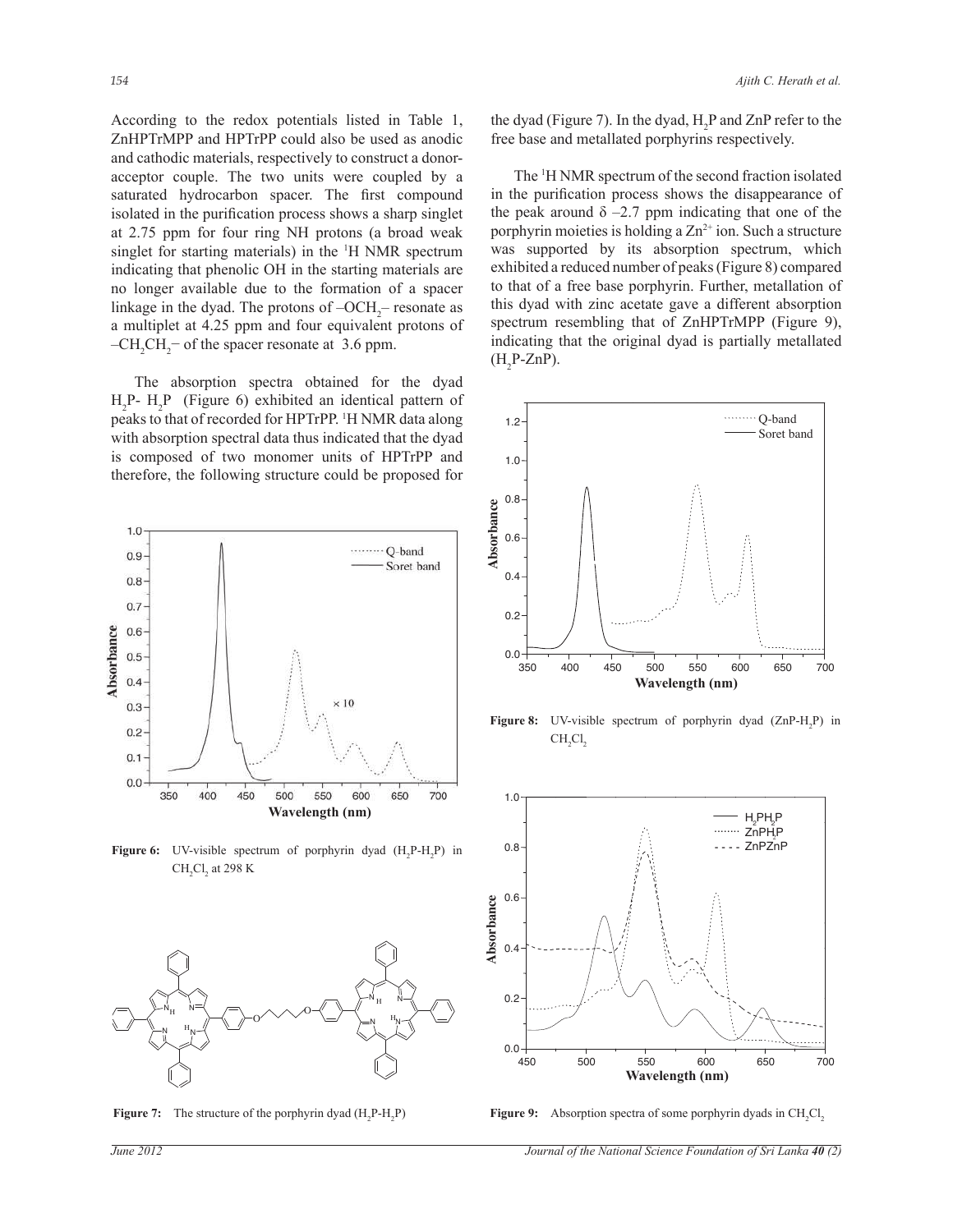The cyclic voltammogram of  $\text{ZnP-H}_2\text{P}$  in dichloromethane exhibits two well-defined redox couples at  $Ep_{1/2} = 0.75$  V and  $Ep_{1/2} = 1.03$  V in the anodic region and a quasi reversible couple at  $Ep_{1/2} = -1.27$  V in the cathodic region (Figure 10). The potential of the first anodic redox couple of  $\text{ZnP-H}_2\text{P}$  is the same as that of ZnHPTrMPP and the reduction potential (-1.32 V) is little less in comparison to that of ZnHPTrMPP (-1.37 V). Based on all available data, it is reasonable to propose the following structure (Figure 11) for the metallated dyad.



**Figure 10:** Cyclic voltammograms of  $\text{ZnP-H}_2\text{P}(\text{top})$  and  $\text{H}_2\text{P-H}_2\text{P}$ (bottom) in  $CH_2Cl_2$  at glassy carbon electrode under  $N_2$ saturation. Scan rate 50 mV s<sup>-1</sup>. Supporting electrolyte is 0.1 mol dm-3 tetraethylammonium tetrafluoroborate



# **CONCLUSION**

A porphyrin dyad with one metal-centered unit having low oxidation potential (donor) and a freebase unit with low reduction potential (acceptor) facilitates photoinduced electron transfer from electron donor to electron acceptor. In this dyad, no considerable change in redox potentials and absorption spectral data were observed compared to the corresponding monomer units, which could be due to lack of  $\pi$  conjugation between the two units.

## **REFERENCES**

- 1. Andreasson J., Kajanus J., Martensson B. & Albinsson. (2000). Triplet energy transfer in porphyrin dimers: comparison between *ð-* and *ó-chromophore* bridged systems. *Journal of the American Chemical Society* **122**: 9844−9845.
- 2. Baraka M.E., Janot J.M., Ruhlmann L., Giraudeau A., Deumie M. & Seta P. ( 1998). Photoinduced energy and electron transfers in the porphyrin triad (zinc octaethylporphyrin -  $4,4$ ' bipyridinium - tetraphenylporphyrin)<sup>2+</sup>, 2  $ClO<sub>4</sub><sup>-</sup>$ ). *Journal of Photochemistry and Photobiology A: Chemistry* **113**: 163−169.
- 3. Brett C.M.A. & Brett A.M.C.F.O. (1988). The influence of the halide electrolyte on the electrochemical reduction pathway of some meso-tetrasubstituted porphyrin free bases in N,N-dimethyl formamide. *Journal of Electroanalytical Chemistry* **255**: 199−213.
- 4. Christopher M.A., Ana Maria C.F. & Brett O. (1988). The influence of the halide electrolyte on the electrochemical reduction pathway of some meso-tetrasubstituted porphyrin free bases in NJV-dimethyl formamide. *Journal Electroanalytical Chemistry* **255**: 199−213.
- 5. D'Souza F., Deviprasad G.R., Zandler M.E., HoangV.T., Klykov A., VanStipdonk M., Perera A., El-Khouly M.E., Fujitsuka M. & Ito O. (2002). Spectroscopic, electrochemical, and photochemical studies of selfassembled *via* axial coordination Zinc porphyrinfulleropyrrolidine dyads. *The Journal of Physical Chemistry A* **106**: 3243−3252.
- 6. Felton R.H. & Linschitz H. (1966). Polarographic reduction of porphyrins and electron spin resonance of porphyrin anions. *Journal of the American Chemical Society* **88**: 1113−1116.
- 7. Imahori H., Tamaki K., Araki Y., Hasobe T., Ito O., Shimomura A., Kundu S., Okada T., Sakata Y. & Fukuzumi S. (2002). Linkage dependent charge separation and charge recombination in porphyrin-pyromellitimide-fullerene triads. *The Journal of Physical Chemistry A* **106**: 2803−2814.
- 8. Jensen K.K., van Berlekom S.B., Kajanus J., Martensson J. & Albinsson B. (1997). Mediated energy transfer in covalently linked porphyrin dimers. *The Journal of*  **Figure 11:** The structure of the ZnP-H<sub>2</sub>P dyad *Physical Chemistry A* **101**(12): 2218–2220.